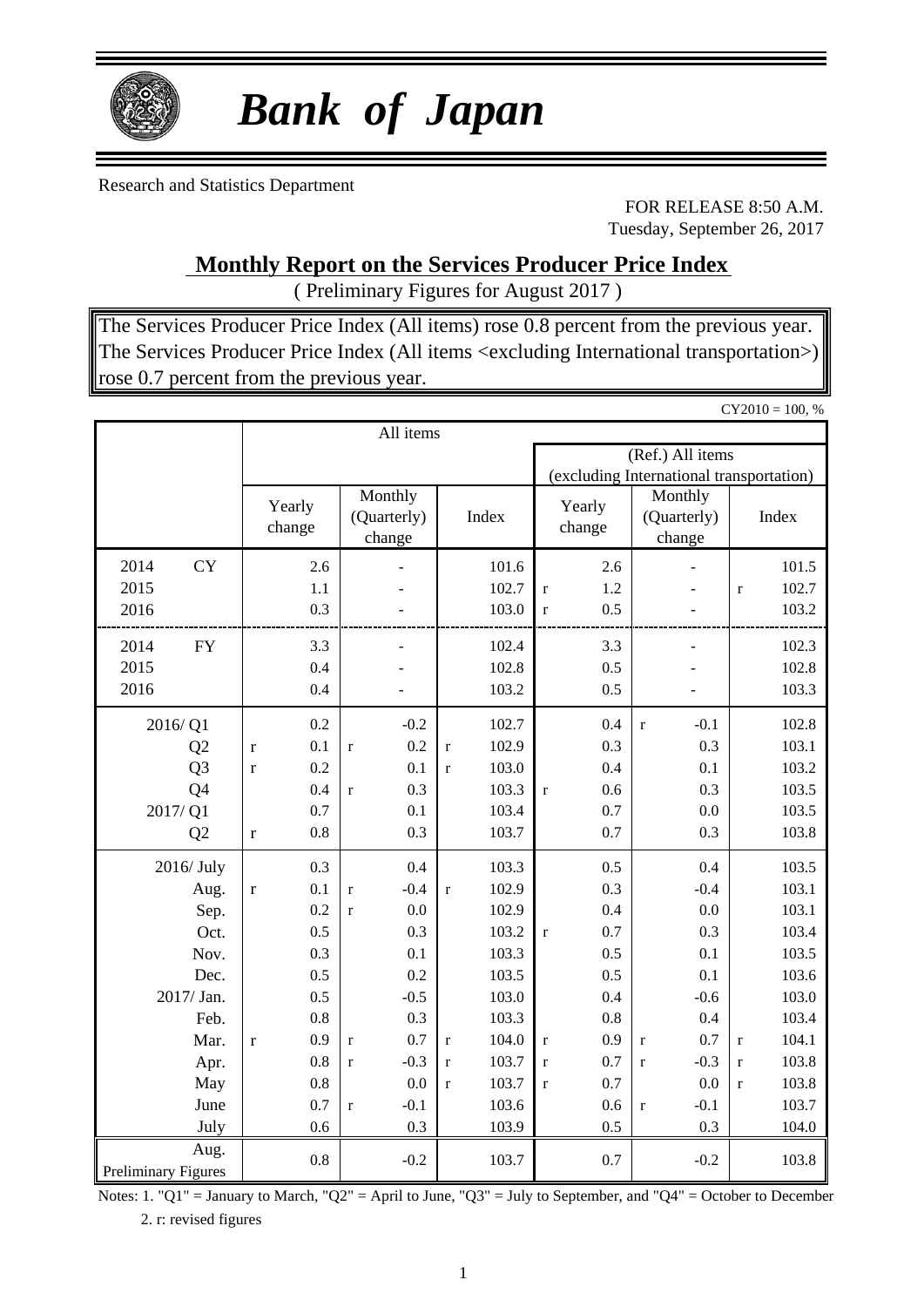(All items and the details contributing to the monthly differences of yearly changes)

| Services Producer Price Index | Yearly change (%) |      | Monthly<br>difference of   |
|-------------------------------|-------------------|------|----------------------------|
|                               | July              | Aug. | yearly changes<br>(%point) |
| All items                     | 0.6               | 0.8  | 0.2                        |

| Major groups · Subgroups |  |                    |                                | Yearly change (%) | Monthly<br>differences of<br>contribution | <b>Items</b>                      |                                                                            |
|--------------------------|--|--------------------|--------------------------------|-------------------|-------------------------------------------|-----------------------------------|----------------------------------------------------------------------------|
|                          |  |                    |                                | July              | Aug.                                      | to yearly changes<br>$(\%$ point) |                                                                            |
| Advertising services     |  | $-2.8$             | $-0.8$                         | 0.14              |                                           |                                   |                                                                            |
|                          |  |                    | Television advertising         | $-6.0$            | $-1.3$                                    | 0.12                              | Television advertising (spot advertising)                                  |
|                          |  | up:                | Internet advertising           | $-4.5$            | $-1.6$                                    | 0.02                              | Internet advertising                                                       |
| up:                      |  | Other services     |                                |                   | 1.0<br>1.1                                | 0.02                              |                                                                            |
|                          |  | up:                | Hotels                         | $-0.5$            | 0.6                                       | 0.02                              | Hotels                                                                     |
|                          |  | Leasing and rental |                                | $-0.2$            | 0.0                                       | 0.01                              |                                                                            |
|                          |  | up:                | Leasing                        | $-0.2$            | $-0.1$                                    | 0.01                              | Industrial machinery leasing, Leasing of computer<br>and related equipment |
| down:                    |  |                    | Information and communications | 0.2               | 0.1                                       | $-0.02$                           |                                                                            |
|                          |  |                    | down: Software development     | 1.0               | $0.8\,$                                   | $-0.02$                           | Custom software                                                            |

Note: "Monthly differences of yearly changes" is obtained by subtracting yearly changes of last month from those of this month.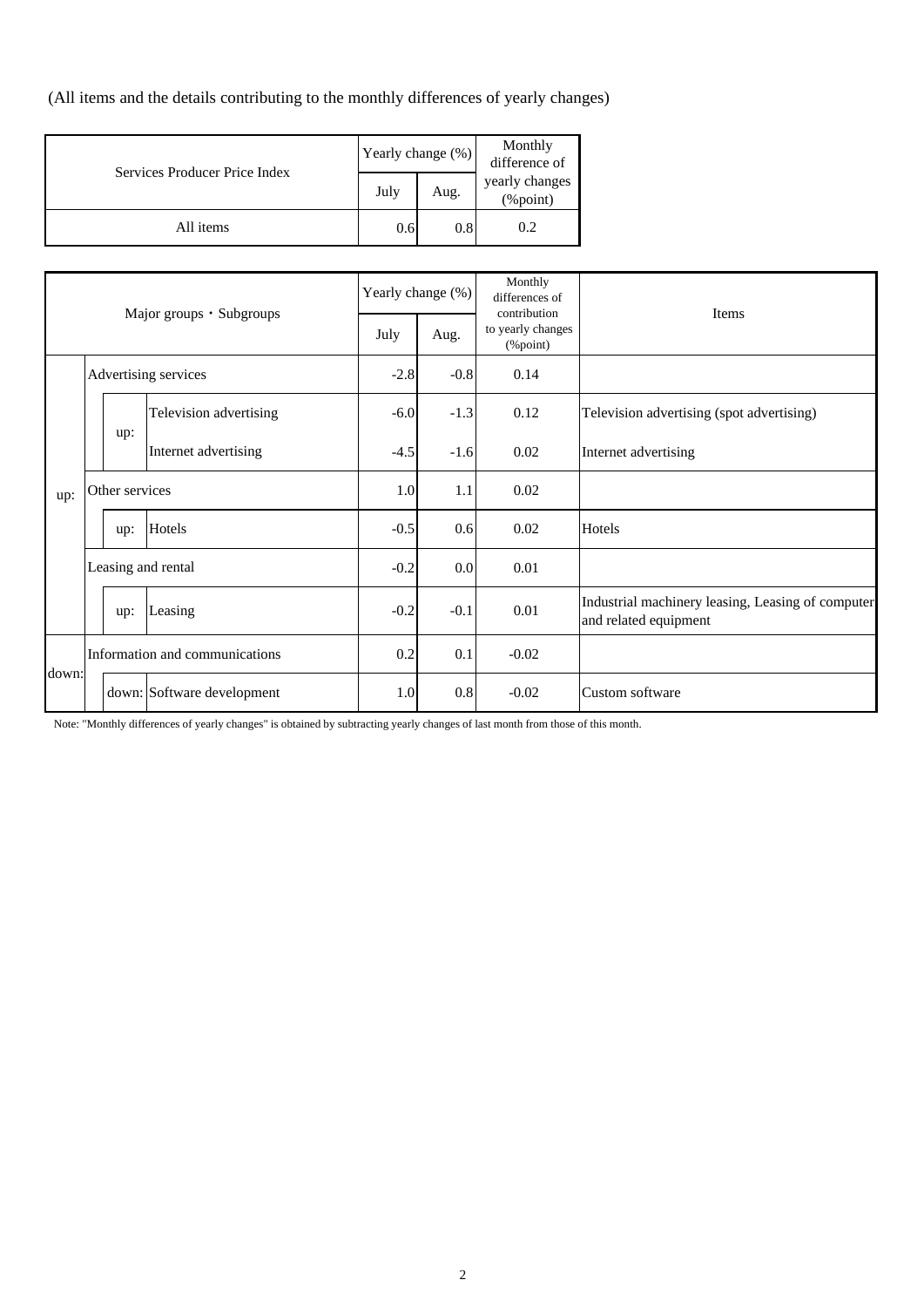## Services Producer Price Index

### ( Preliminary Figures for August 2017 )

( Indexes of Major Groups and Subgroups ) CY2010 = 100, %

Weight Index Previous Yearly change Monthly change All items 1,000.0 | 103.7 | 103.9 | 0.8 | 0.6 | -0.2 | 0.3 Finance and insurance 44.3 104.5 104.6 0.0 0.0 -0.1 0.1 Financial services 33.0 104.1 104.1 0.3 0.2 0.0 0.1 Property and casualty insurance services 11.3 105.8 105.9 -0.8 -0.8 -0.1 0.0 Real estate services 72.1 99.0 99.2 1.4 1.4 -0.2 0.4 Office space rental 43.8 96.0 96.2 2.2 2.2 -0.2 r 0.2 Other space rental 28.3 103.7 103.8 0.3 0.3 -0.1 0.7 Transportation and postal activities 186.7  $\vert$  105.7 r 105.3 1.4 r 1.4 0.4 r 0.4 Railroad passenger transportation 19.9 103.8 103.1 0.0 0.0 0.7 0.7 0.7 Road passenger transportation 10.6 108.6 108.3 1.1 r 0.7 0.3 -1.4 Water passenger transportation 0.4 99.0 99.0 1.2 1.5 0.0 0.0 International air passenger transportation 1.8 108.1 100.7 0.3 3.9 7.3 1.1 Domestic air passenger transportation 15.9 120.8 114.5 -1.5 1.6 5.5 11.1 Railroad freight transportation 0.9 104.9 103.3 2.2 -0.1 1.5 0.5 Road freight transportation 76.2 106.9 r 106.6 0.7 r 0.5 0.3 0.0 Ocean freight transportation  $\begin{array}{|c|c|c|c|c|c|c|c|c|} \hline \end{array}$  6.7  $\begin{array}{|c|c|c|c|c|c|c|c|c|} \hline \end{array}$  90.1  $\begin{array}{|c|c|c|c|c|c|c|c|c|} \hline \end{array}$  14.3  $\begin{array}{|c|c|c|c|c|c|c|c|c|} \hline \end{array}$  1.8 1.8 Coastal and inland water freight transportation  $\begin{vmatrix} 5.3 & 103.8 & 103.8 & 6.4 & r & 6.6 \end{vmatrix}$   $\begin{vmatrix} 6.4 & r & 6.6 \end{vmatrix}$  0.0  $\begin{vmatrix} -0.2 & r & 6.6 \end{vmatrix}$ Marine cargo handling  $8.6 \parallel 98.2 \parallel 98.2 \parallel 0.0 \parallel 0.0 \parallel 0.0 \parallel 0.0 \parallel 0.0$ International air freight transportation 1.0 93.2 92.4 12.4 8.1 0.9 -3.0 **Domestic air freight transportation** 1 0.5 100.7 100.2 0.6 0.9 0.5 -4.2 Warehousing and storage  $15.0 \parallel 101.3 \parallel 101.3 \parallel 0.1 \parallel 0.1 \parallel 0.0 \parallel 0.0$ Packing for freight 8.0 100.5 100.5 0.0 0.0 0.0 0.0 0.0 0.0 Toll roads 10.3  $\parallel$  10.3  $\parallel$  115.2 r 115.2 2.3 r 2.3 0.0 0.0 0.0 Services relating to water transport  $\begin{array}{|c|c|c|c|c|c|c|c|} \hline 0.3 & 98.7 & 98.7 & 0.4 & 0.4 & 0.0 & 0.0 \\ \hline \end{array}$ Airport & air traffic control and services relating to air transport  $\begin{bmatrix} 0.0 \\ 0.0 \end{bmatrix}$  103.0  $\begin{bmatrix} 0.0 \\ 0.0 \end{bmatrix}$   $\begin{bmatrix} 0.0 \\ 0.0 \end{bmatrix}$   $\begin{bmatrix} 0.0 \\ 0.0 \end{bmatrix}$   $\begin{bmatrix} 0.0 \\ 0.0 \end{bmatrix}$   $\begin{bmatrix} 0.0 \\ 0.0 \end{bmatrix}$ Postal activities 10.8 110.0 110.0 5.9 5.9 0.0 0.0<br>
nformation and communications 237.8 100.3 r 100.4 0.1 0.2 -0.1 0.3 Information and communications 237.8  $100.3 \begin{array}{|c|c|c|c|c|c|c|c|} \hline 100.4 & 0.1 & 0.2 & -0.1 & 0.3 \hline \end{array}$ Fixed telecommunications services 33.3 101.5 101.5 -0.3 -0.3 0.0 0.0 Mobile telecommunications services 17.9 83.9 83.9 0.0 0.0 0.0 0.0 Access charges  $\begin{array}{|c|c|c|c|c|c|c|c|c|} \hline & & & & & 6.0 & 74.4 & 74.4 & 1.6 & 1.6 & 0.0 & 0.0 \\ \hline \end{array}$ Broadcasting services  $3.3 \parallel 100.0 \parallel 100.0 \parallel 0.0 \parallel 0.0 \parallel 0.0 \parallel 0.0 \parallel 0.0$ Software development 79.8 104.7 r 104.7 0.8 r 1.0 0.0 r 0.2 Other information services 70.5 99.7 99.7 0.0 0.0 0.0 0.0 0.0 0.0 0.0 Internet based services 9.2  $\parallel$  101.7 r 102.2 -3.9 r -4.3 -0.5 r 5.4 Newspapers 4.9 103.7 103.7 0.0 0.0 0.0 0.0 Publishing 2010 12.9 106.4 106.4 106.4 0.0 0.0 0.0 0.0 0.0 0.0 Leasing and rental  $\begin{array}{|c|c|c|c|c|c|c|c|c|} \hline 60.7 & 94.7 & 94.7 & 0.0 & -0.2 & 0.0 & 0.1 \ \hline \end{array}$ Leasing  $\begin{array}{|c|c|c|c|c|c|c|c|c|} \hline \end{array}$  48.7  $\begin{array}{|c|c|c|c|c|c|c|c|} \hline \end{array}$  91.2  $\begin{array}{|c|c|c|c|c|c|} \hline \end{array}$  -0.1  $\begin{array}{|c|c|c|c|c|c|} \hline \end{array}$  -0.1  $\begin{array}{|c|c|c|c|c|} \hline \end{array}$  -0.1  $\begin{array}{|c|c|c|c|c|c|} \hline \end{array}$ Rental 12.0 108.5 108.6 -0.2 -0.2 -0.1 r 0.1 Advertising services 63.4 101.1 r  $106.1$  -0.8 r -2.8 -4.7 r -0.5 Television advertising  $20.2 \parallel 101.8 \parallel 110.7 \parallel -1.3 \parallel -6.0 \parallel -8.0 \parallel -4.7$ Newspaper advertising  $8.7 \parallel 8.7 \parallel 100.9 \parallel -1.4 \parallel -1.6 \parallel -13.3 \parallel 11.2$ Magazine advertising  $3.9 \parallel 3.9 \parallel 86.1 \parallel r 87.5$   $-1.6 \parallel r 1.9 \parallel 2.7$ Leaflet advertising 7.2 103.1 103.1 0.0 0.0 0.0 0.0 Internet advertising 1.4 116.2 116.2 115.9 -1.6 -4.5 0.3 -1.4 Other advertising services 16.6 104.0 105.0 0.3 0.3 -1.0 -0.6 Previous month Previous month Previous month

Note: r: revised figures (Continued on the following page)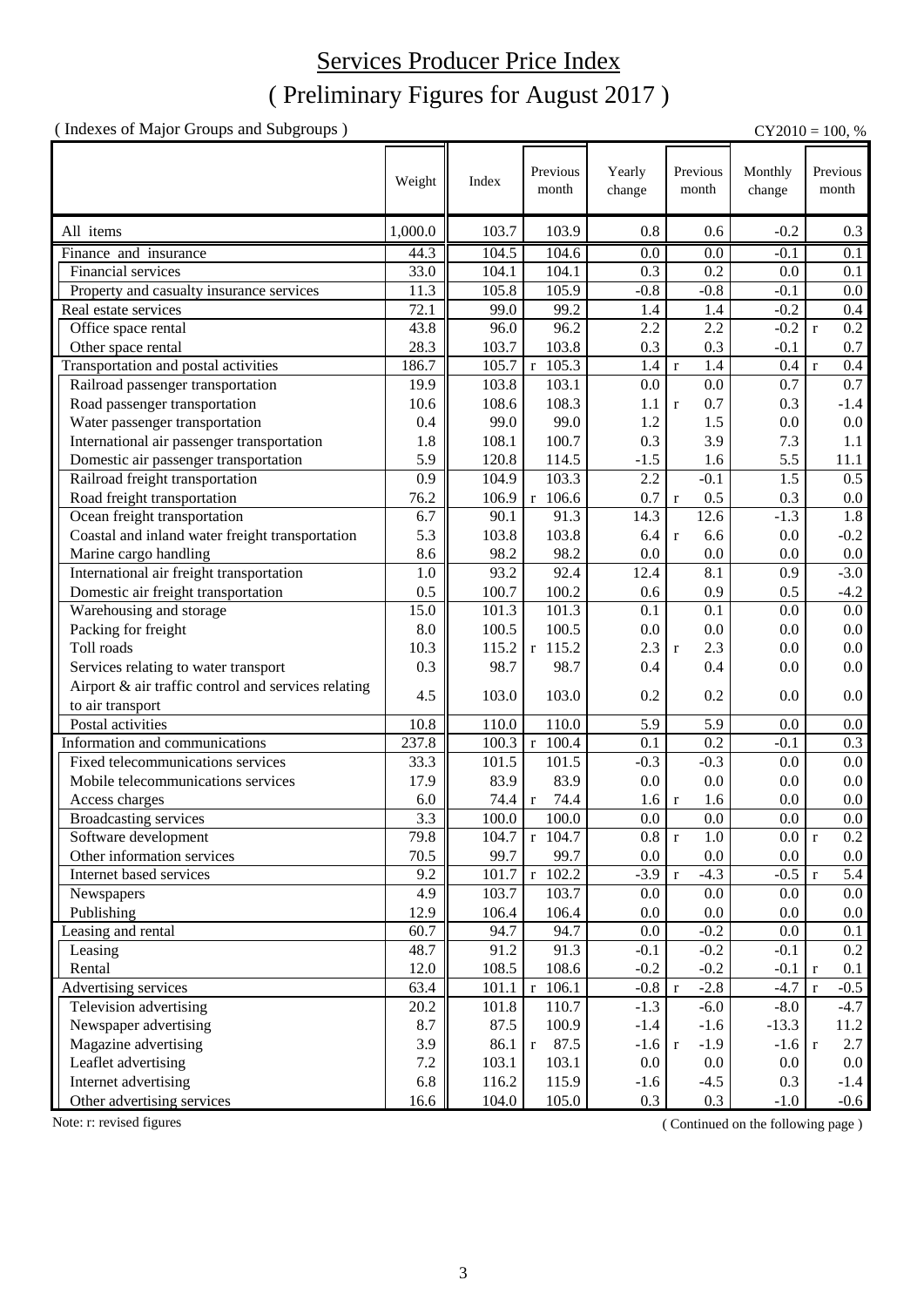#### ( Indexes of Major Groups and Subgroups ) CY2010 = 100, %

|                                                         | Weight | Index | Previous<br>month | Yearly<br>change | Previous<br>month      | Monthly<br>change | Previous<br>month      |
|---------------------------------------------------------|--------|-------|-------------------|------------------|------------------------|-------------------|------------------------|
| Other services                                          | 335.0  | 107.9 | 107.7             | 1.1              | 1.0                    | 0.2               | 0.3<br>$\mathbf{r}$    |
| Sewage disposal                                         | 7.4    | 104.2 | 104.2             | 0.0              | 0.0                    | 0.0               | $0.0\,$                |
| Waste disposal                                          | 18.4   | 114.5 | 114.5             | 0.2              | 0.2                    | 0.0               | $0.0\,$                |
| Motor vehicle repair and maintenance                    | 25.5   | 104.7 | 104.7             | 0.1              | 0.1                    | 0.0               | $0.0\,$                |
| Machinery repair and maintenance                        | 38.3   | 104.2 | 104.2             | 0.5              | 0.5                    | 0.0               | 0.0                    |
| Legal and accounting services                           | 43.7   | 101.2 | $r$ 101.2         | 0.1              | 0.1<br>$\mathbf{r}$    | 0.0               | $0.0\,$                |
| Other professional services                             | 3.0    | 104.0 | $r$ 104.0         | 0.9              | 0.9<br>$\mathbf{r}$    | 0.0               | 0.7<br>$\mathbf{r}$    |
| Civil engineering and architectural services            | 27.6   | 125.6 | r 125.4           | 4.6              | 4.6<br>$\mathbf{r}$    | 0.2               | $-0.1$<br>$\mathbf{r}$ |
| Plant engineering                                       | 19.2   | 107.1 | 107.1             | 0.9              | 0.9                    | 0.0               | $0.0\,$                |
| Other technical services                                | 12.6   | 99.0  | 99.0              | 0.0              | $-0.1$                 | $0.0\,$           | $0.0\,$                |
| <b>Employment services</b>                              | 3.1    | 122.3 | r 121.7           | 2.9              | 3.0<br>$\mathbf{r}$    | 0.5               | 0.2<br>$\mathbf{r}$    |
| Temporary employment agency services                    | 46.9   | 108.3 | r 108.1           | 2.0              | 2.0<br>$\mathbf{r}$    | 0.2               | 0.2<br>$\mathbf{r}$    |
| Training and development services                       | 3.0    | 107.2 | 107.2             | 0.0              | 0.0                    | 0.0               | $0.0\,$                |
| Building maintenance                                    | 35.9   | 99.0  | 99.0              | 0.4              | 0.4                    | 0.0               | $0.0\,$                |
| Security services                                       | 14.9   | 107.0 | 107.0             | 3.1              | 3.3<br>$\mathbf{r}$    | $0.0\,$           | 0.2                    |
| Telemarketing                                           | 5.2    | 102.9 | 102.9             | 0.7              | 0.7                    | $0.0\,$           | $0.0\,$                |
| Hotels                                                  | 13.9   | 140.2 | $r$ 136.2         | 0.6              | $-0.5$<br>$\mathbf{r}$ | 2.9               | 5.3<br>$\mathbf{r}$    |
| Meal services for schools, hospitals, and nursing homes | 8.0    | 104.6 | 104.6             | 1.9              | 1.9<br>$\mathbf{r}$    | 0.0               | $0.0\,$                |
| Laundry services                                        | 8.4    | 102.5 | 102.5             | 0.1              | 0.1                    | $0.0\,$           | $0.0\,$                |

Note: r: revised figures

#### ( References and Reference Indexes ) CY2010 = 100, %

|                                                                                  | Weight | Index | Previous<br>month | Yearly<br>change | Previous<br>month | Monthly<br>change | Previous<br>month |
|----------------------------------------------------------------------------------|--------|-------|-------------------|------------------|-------------------|-------------------|-------------------|
| All items (excluding International transportation)                               | 989.9  | 103.8 | 104.0             | 0.7              | 0.5               | $-0.2$            | 0.3               |
| Transportation and postal activities<br>(excluding International transportation) | 176.6  | 106.3 | 105.9             | 0.9              | 1.0               | 0.4               | 0.3               |
| International transportation                                                     | 10.1   | 94.5  | 93.9              | 10.0             | 9.6               | 0.6               | 1.1               |
| Services Import Price Index                                                      |        |       |                   |                  |                   |                   |                   |
| Ocean freight transportation (Yen basis)                                         | 74.9   | 72.1  | 28.9              | 19.4             | 3.9               | 2.4               |                   |
| Oceangoing ship chartering services (Yen basis)                                  |        | 87.0  | 88.0              | 17.4             | 15.6              | $-1.1$            | 2.0               |

Notes: 1. "International transportation" consists of the following 8 items:

"International air passenger transportation (to/from North America),"

"International air passenger transportation (to/from Europe),"

"International air passenger transportation (to/from Asia)," "Ocean liners," "Ocean tramp steamers," "Ocean tankers,"

"International air freight transportation," and "International mail services."

2. r: revised figures

#### (Developments in Price Index)